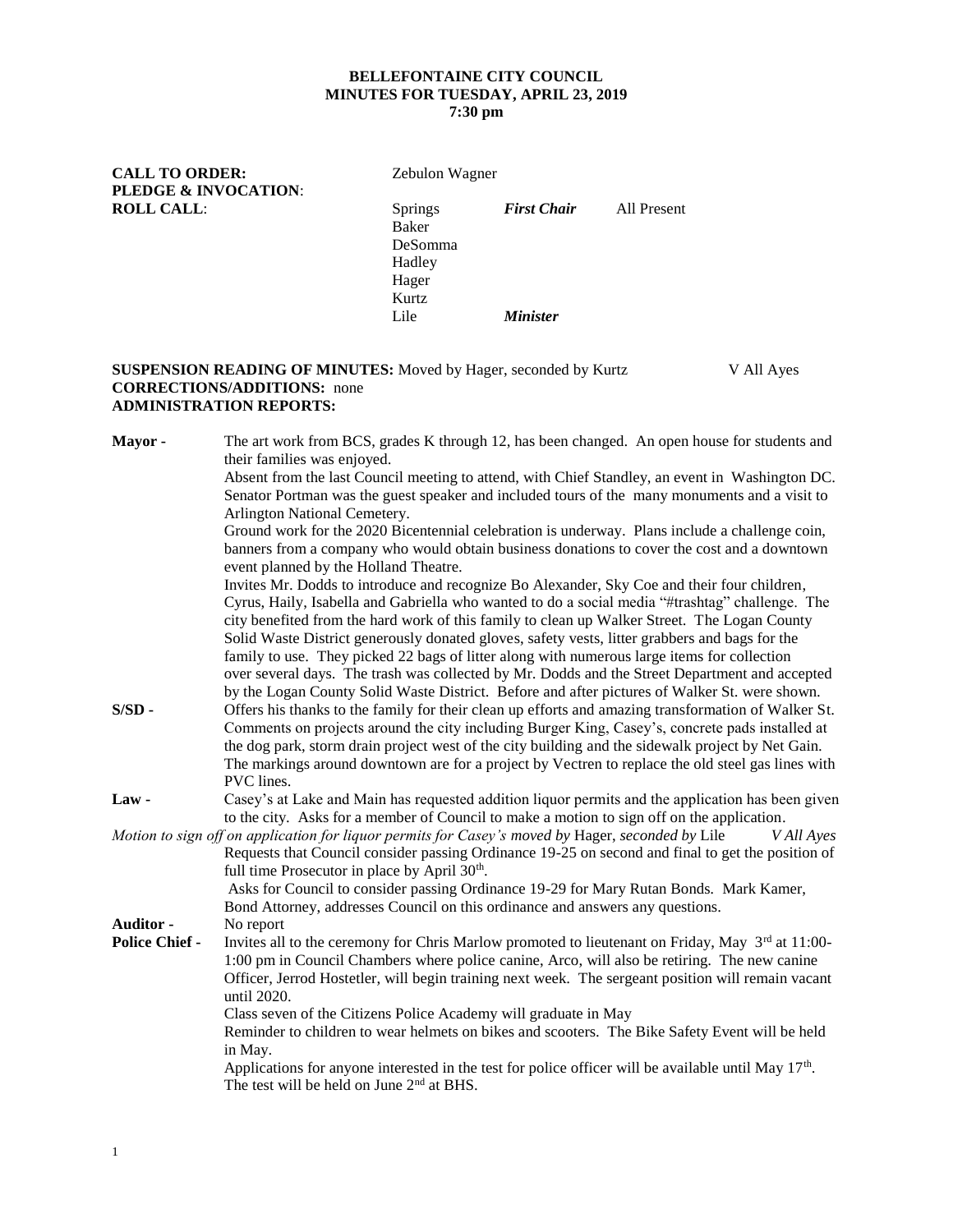| <b>Fire Chief -</b>  | absent                                                                                                 |
|----------------------|--------------------------------------------------------------------------------------------------------|
| <b>Engineer-</b>     | No report                                                                                              |
| Code Enf-            | Eight (8) residential properties will be razed through the CDGB program in May. Questions<br>answered. |
| Parks & Rec-         | absent                                                                                                 |
| <b>Economic Dev-</b> | absent                                                                                                 |

#### **REPORTS OF STANDING COMMITTEES:**

| <b>Rules -</b>             | The Rules Committee will meet on Thursday at 4:00 pm in Council Chambers to discuss door to |
|----------------------------|---------------------------------------------------------------------------------------------|
|                            | door solicitation.                                                                          |
| <b>Finance -</b>           | Explained ordinances on the agenda. Mr. Dodds expands on Ordinances 19-30, 19-31 and 19-32  |
|                            | for first reading. Questions answered.                                                      |
| <b>Utilities -</b>         | Utility Committee met on 4-19 in Council Chambers to discuss the refuse program.            |
| Safety -                   | Explained ordinance on the agenda                                                           |
| <b>Streets -</b>           | The Street Committee met to discuss the outdoor seating at Don's Diner.                     |
| Sidewalks, Curbs & Parks - |                                                                                             |
| Audit –                    | No report                                                                                   |
|                            |                                                                                             |

#### **COMMUNICATIONS FROM CITIZENS:**

### **INTRODUCTION OF ORDINANCES:**

#### **1. ORDINANCES FOR 1ST READING**

| R <sub>19</sub> -28 A. | A RESOLUTION AMENDING THE PERMANENT APPROPRIATIONS ORDINANCE FOR |                |
|------------------------|------------------------------------------------------------------|----------------|
|                        | THE CITY OF BELLEFONTAINE OHIO FOR PURPOSES OF COURT PROBATION   |                |
|                        | <b>SERVICES.</b>                                                 | <b>FINANCE</b> |

|       | Adoption-                       | Moved by Baker, seconded by Springs                                                                                                                                                                                                                                                                          | V All Ayes                             |
|-------|---------------------------------|--------------------------------------------------------------------------------------------------------------------------------------------------------------------------------------------------------------------------------------------------------------------------------------------------------------|----------------------------------------|
| 19-29 | <b>B.</b>                       | AN ORDINANCE AMENDING HOSPITAL FACILITIES REVENUE BONDS, SERIES 2012A<br>AND SERIES 2012B (MARY RUTAN HOSPITAL) OF THE CITY OF BELLEFONTAINE,<br>OHIO; AND AUTHORIZING THE EXECUTION AND DELIVERY OF A FIRST<br>AMENDMENT TO BOND PURCHASE AGREEMENT AND RELATED INSTRUMENTS;<br>AND DECLARING AN EMERGENCY. | <b>FINANCE</b>                         |
|       | $3RR-$<br>Passage-<br>Adoption- | Moved by Baker, seconded by DeSomma<br>Moved by Baker, seconded by DeSomma<br>Moved by Baker, seconded by DeSomma                                                                                                                                                                                            | V All Ayes<br>V All Ayes<br>V All Ayes |
| 19-30 | $\mathcal{C}$ .                 | AN ORDINANCE AUTHORIZING THE MAYOR AND OR SERVICE-SAFETY DIRECTOR<br>TO APPLY FOR AND ACCEPT A NON-PRIMARY ENTITLEMENT GRANT UNDER THE<br>AIRPORT IMPROVEMENT PROGRAM (AIP) FROM THE FEDERAL AVIATION<br>ADMINISTRATION (FAA) AND DECLARING ANEMERGENCY IN THE CITY OF<br>BELLEFONTAINE, OHIO.               | <b>FINANCE</b>                         |
|       | $3RR-$<br>Passage-<br>Adoption- | Moved by Baker, seconded by Kurtz                                                                                                                                                                                                                                                                            | V All Ayes                             |
| 19-31 | D.                              | AN ORDINANCE MAKING SUPPLEMENTAL APPROPRIATIONS AND AMENDING THE<br>REDIJJANENT ADDOODI ATIONS ODDINJANCE EOD DUDOGES OF AIDDOPT                                                                                                                                                                             |                                        |

PERMANENT APPROPRIATIONS ORDINANCE FOR PURPOSES OF AIRPORT CONSTRUCTION AND DECLARING AN EMERGENCY IN THE CITY OF BELLEFONTAINE, OHIO.  $\blacksquare$ BELLEFONTAINE, OHIO.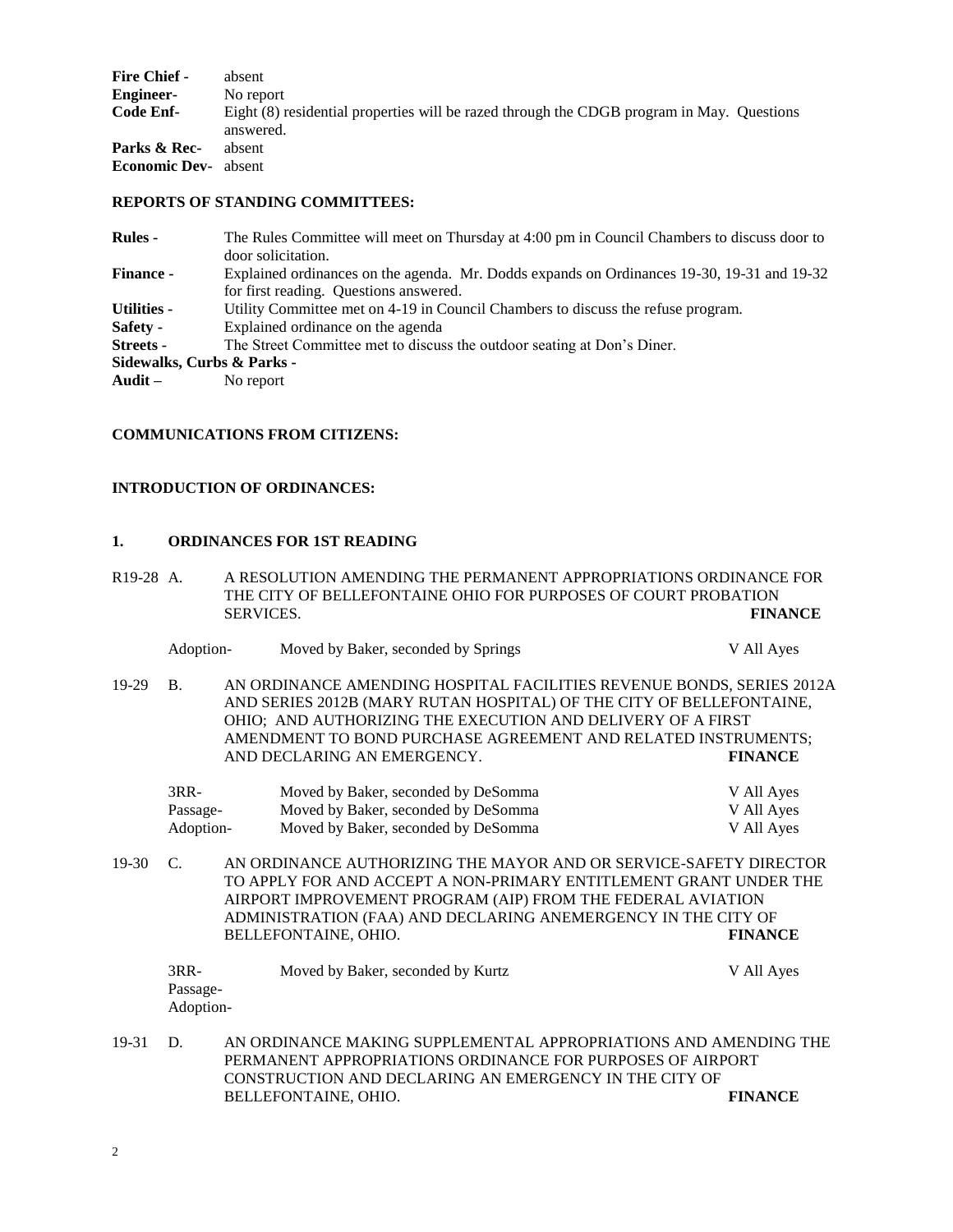3RR- Moved by Baker, seconded by Springs V All Ayes Passage-Adoption-

19-32 E. AN ORDINANCE AUTHORIZING THE MAYOR AND OR SERVICE-SAFETY DIRECTOR TO ADVERTISE FOR BIDS AND ENTER INTO CONTRACT FOR THE REHABILITATION OF APRON A AT THE BELLEFONTAINE REGIONAL AIRPORT AND DECLARING AN EMERGENCY IN THE CITY OF BELLEFONTAINE, OHIO. **FINANCE**

3RR- Moved by Baker, seconded by DeSomma V All Ayes Passage-Adoption-

#### **2. ORDINANCES FOR 2ND READING**

19-25 A. AN ORDINANCE AUTHORIZING AND CREATING A NEW FULL-TIME POSITION OF MUNICIPAL COURT PROSECUTOR AND AUTHORIZING THE LAW DIRECTOR TO HIRE SAID CITY EMPLOYEE AND DECLARING AN EMERGENCY IN THE CITY OF BELLEFONTAINE, OHIO. **FINANCE**

| $3RR-$    | Moved by Baker, seconded by Kurtz | V All Ayes |
|-----------|-----------------------------------|------------|
| Passage-  | Moved by Baker, seconded by Kurtz | V All Ayes |
| Adoption- | Moved by Baker, seconded by Kurtz | V All Ayes |

19-26 B. AN ORDINANCE AUTHORIZING AND DIRECTING THE SERVICE-SAFETY DIRECTOR TO PURCHASE A SNOW REMOVAL UPFITTING PACKAGE FOR A NEW DUMP TRUCK FOR USE BY THE STREET DEPARTMENT, THROUGH AN AVAILABLE COOPERATIVE PURCHASING PROGRAM AND DECLARING ANEMERGENCY IN THE CITY OF BELLEFONTAINE, OHIO. **FINANCE**

| $3RR-$    | Moved by Baker, seconded by Kurtz | V All Ayes |
|-----------|-----------------------------------|------------|
| Passage-  |                                   |            |
| Adoption- |                                   |            |

19-27 C. AN ORDINANCE AUTHORIZING AND DIRECTING THE SERVICE-SAFETY DIRECTOR TO PURCHASE ONE (1) DUMP TRUCK CAB AND CHASSIS THROUGH THE OHIO DEPARTMENT OF TRANSPORTATION COOPERATION PURCHASING PROGRAM FOR USE BY THE STREET DEPARTMENT AND DECLARING AN EMERGENCY IN THE CITY OF BELLEFONTAINE, OHIO. **FINANCE**

3RR- Moved by Baker, seconded by Kurtz V All Ayes Passage-Adoption-

#### **3. ORDINANCES FOR 3RD READING**

- 19-24 A. AN ORDINANCE AUTHORIZING THE SERVICE-SAFETY DIRECTOR AND/OR POLICE CHIEF TO ACCEPT A \$5,000 GRANT AWARD FROM WALMART AND DECLARING AN EMERGENCY IN THE CITY OF BELLEFONTAINE, OHIO. **SAFETY**
	- Adoption- Moved by DeSomma, seconded by Hadley V All Ayes

#### **COMMUNICATIONS FROM CLERK:** none